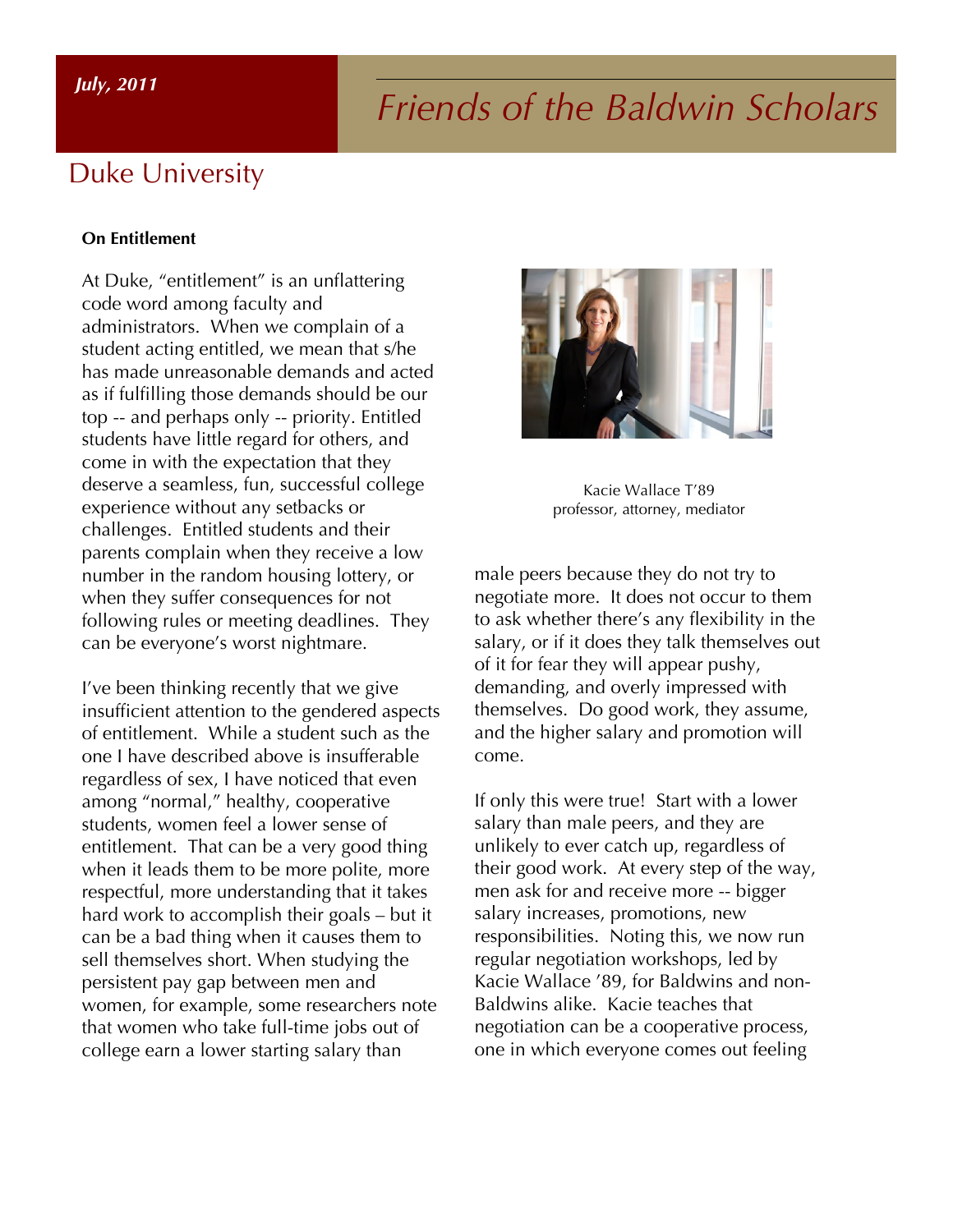good about the outcome – but she also teaches young women that they will never know if they don't ask. Not *demand*, but ask – equipped with as much information as they can find, deep respect for the person or institution with which they are negotiating, and a calm, composed, and positive demeanor.

It's been eye-opening to hear students talk about how this experience changes them. These are high-achieving Duke women, and yet they have a hard time not only asking for what they want and need, but admitting they deserve it. I have had several conversations with graduating seniors over the years who believed that any attempt to negotiate salary would lead to their job offers being withdrawn. In other words, a woman who asks to be paid fairly and equally may be an unemployable woman (and most certainly a bitchy one). When I argue otherwise – when I tell them that employers expect salary negotiation, and will not withdraw the offer – they look skeptical, as if they would like to believe me but are not sure they should.

It comes back, I think, to the need to imbue our girls and boys with a healthy, limited sense of entitlement. They should understand the need for hard work, perseverance, respect and patience; demanding that you deserve a benefit you did not earn gets you nowhere. But when they've proven themselves and are ready to reap the benefits, I want them not to let gender, race, sexual orientation, or any other identity category keep them from respectful self-advocacy. They should know their own worth, and know that asking for fair compensation helps not only them but also the women who will come after them. It changes the culture of women putting their own needs aside in favor of others, one woman at a time.

Donna Lisker, Co-Director of the Baldwin Scholars Program

#### *Mayda Del Valle, spoken word artist*

#### **to all the boys I've loved before, part 1**

we are not your mothers and are not meant to be it is not our responsibility to raise you into respectful beings

you have been weaned from the breast of a woman for years yet you come to us

wounded and half filled with promises you can only keep half the time…



The Baldwin Scholars invited spoken word artist Mayda Del Valle to perform for the campus community in February. The event was co-sponsored by the Duke Women's Center, the Reginaldo Howard Memorial Scholars, Mi Gente, Omega Phi Beta sorority, and Women's Studies. A special thanks to the Muglia family for their generous support of this very special and successful program in the Jean Fox O'Barr Distinguished Speaker series.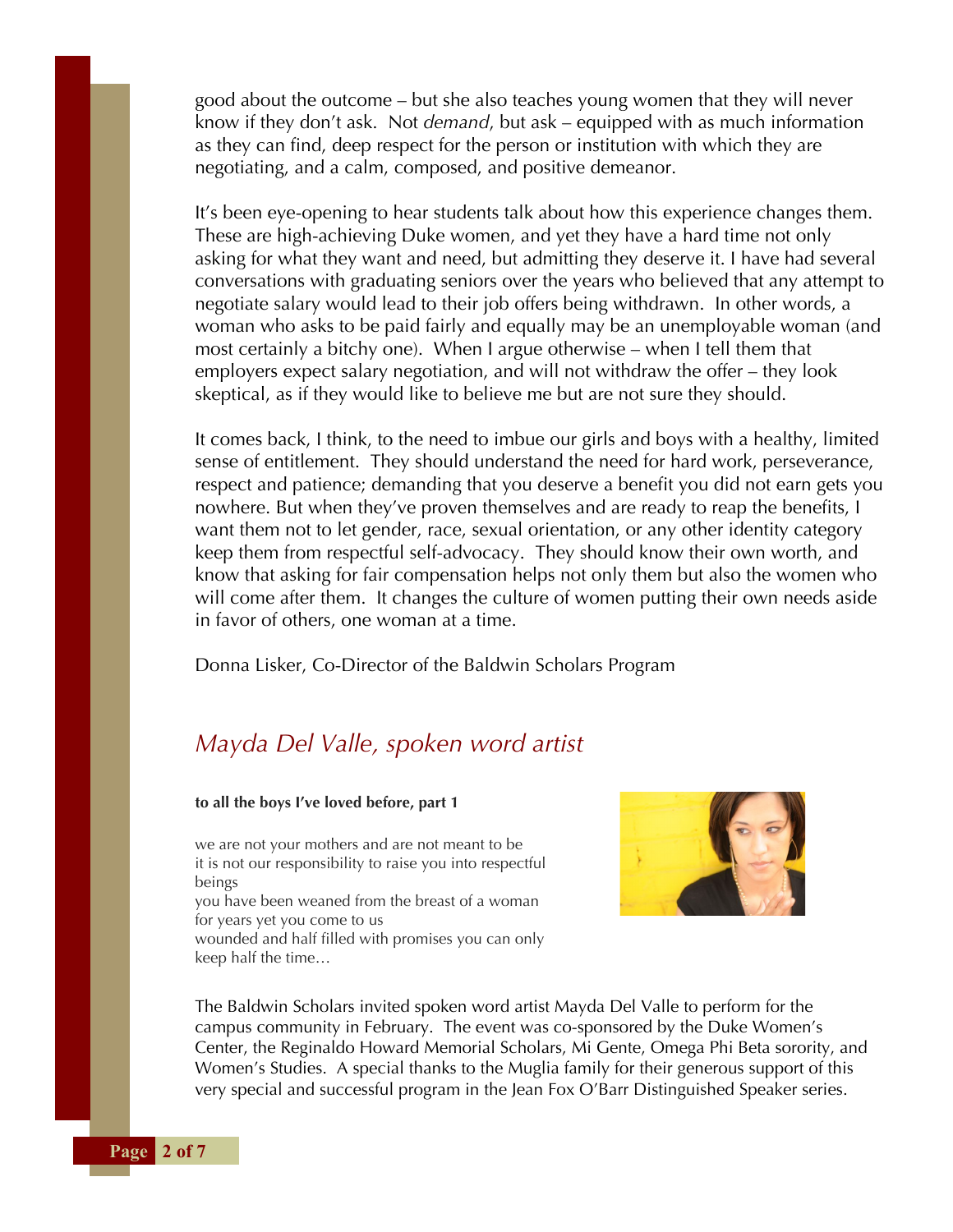# *Baldwin Alumnae Spotlight: Merri Estren, Class of 2009*

Like many Duke seniors unsure about a career path post-college, I chose to go through the tumultuous and fiercely competitive recruiting process for strategy consulting firms my senior year. I braved the info sessions and crowds of Duke students all attempting to talk to the same people at the same time after the presentations, and dutifully did case study after case study in preparation for the interviews. I had already done an internship in consulting and did truly believe it was the best fit for my personality: a business-oriented job focused on teamwork where you get to learn about all types of industries so you can decide what you are actually interested in. The recruiting process was strenuous and had many highs and lows, which I later realized was actually excellent



preparation for the job itself. After multiple rejections, some successes, and attempting to adopt the mantra to not take the job interview process so personally, I was thrilled to accept an offer from L.E.K. Consulting, a smaller strategy consulting firm based in Boston that was founded by former partners at Bain (one of the "big three" strategy consulting companies).

My non-consulting friends often wonder exactly what it is that we consultants do - it is such a nebulous term, after all. In my specific type of consulting, we most often focus on growth opportunities and the strategy behind them for businesses and also do extensive research into particular industries that private equity clients are looking to invest in. This means that I know vast amounts of information on the most random variety of subjects, from toddler sippy cups to bar soap to LED lights to ophthalmic prescription drugs in development to those extra charges you see when booking your airline tickets (those are called revenue opportunities and you can bet every time you see a charge for a bag or a meal that a strategy consultant is behind it...sorry!).

Most recently, I learned more than I ever thought I would know about the electrical wire industry, coming up with an extensive analysis of why certain materials are chosen over others and what this particular company could do to convince the decision chain of the value proposition of its products. Every project we are on has a case team and mine for this project consisted of myself and four guys, which brought me back to my days at Duke where I would sit around a table with all my engineering guy friends and make study guides or do problem sets while they ate various baked goods that I would always provide. (My goal has always been to wow people with the baked goods and then further stun them with intellectual capability. What now, domestic AND intellectual skills?)

One evening - well, it was actually 3 in the morning - as we sat in the boardroom of the completely empty office intensely discussing the strategic direction we thought the company needed to go in, I realized that despite my chronic sleep deprivation and general exhaustion, this was the reason I had joined this type of work. The variety of topics, challenging work, and intellectual stimulation provided by my colleagues is unparalleled, not to mention the occasional glamorous perks such as private jet travel, airport lounge hangout time, living in hotels, and constant socializing at cocktail parties. (Naturally, my work friends have become my best friends, as we don't exactly have tons of time outside work to meet other people...)

Of course, this type of job comes with many challenges. The most immediate ones that leap to mind are the hours and general lack of control over my life, but a more subtle one that is nevertheless very frustrating is the lack of women in the company, which to me serves as an indicator of the lack of women in business in general (at least at the top levels of companies). As an example, our company has four levels: associates, consultants, managers, and partners. At the associate level, it's a 50/50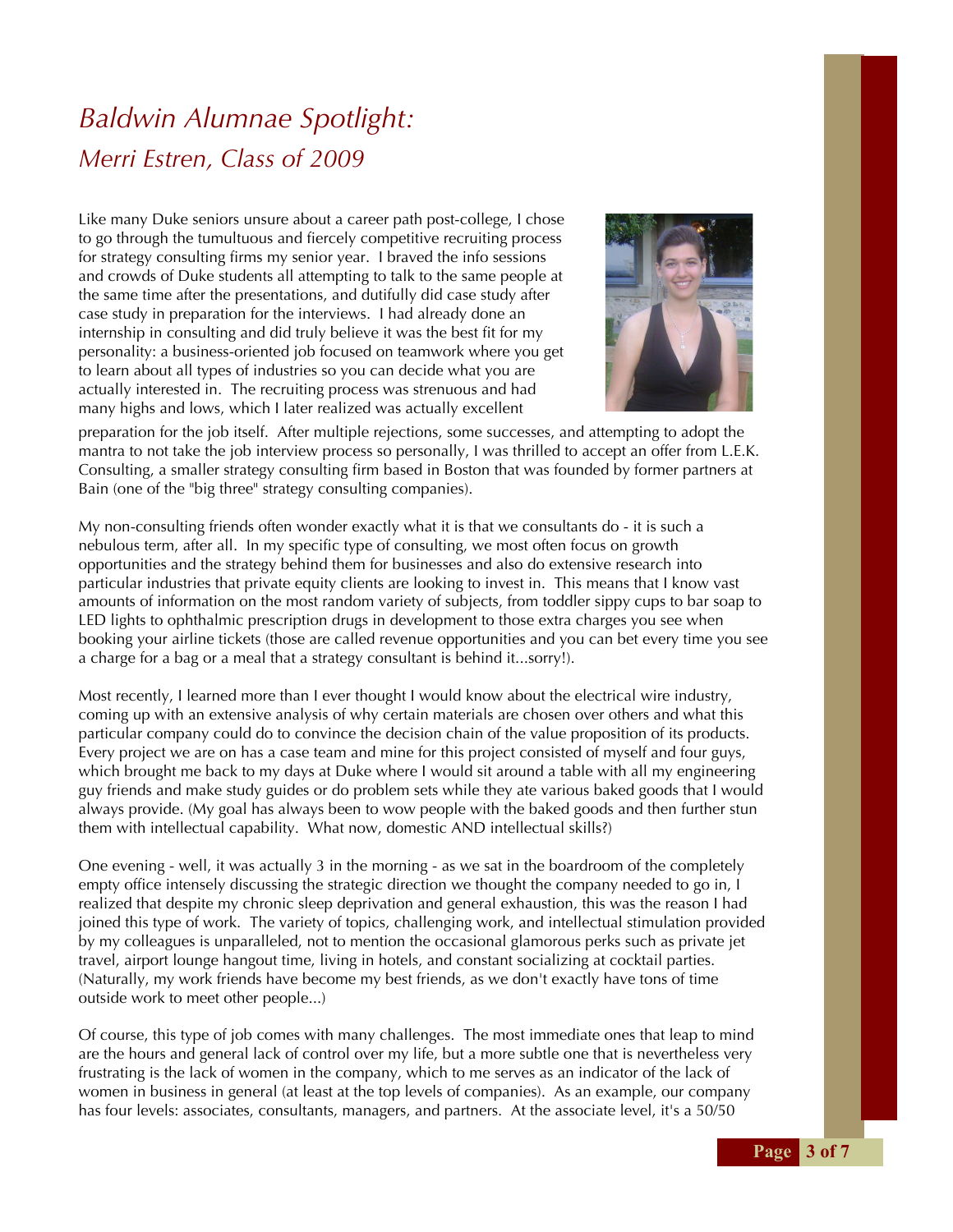split, at the consultant level it skews to about 70% male, and then it's about 80-90% male at the manager level and 95% or greater at the partner level. Until recently in the Boston office, we didn't have a single female manager, which means there was simply no female presence in the pipeline to reach the partner level at all. I am not saying that I want to become a partner at L.E.K. (it's sort of the last thing I would want to do actually - consulting is a starting point and not a permanent thing for most people), but seeing many of my absolute favorite women who I greatly respect and admire leave the company in the past year because they just couldn't take the stress is very discouraging. Additionally, the practice that I most want to become involved in (aviation and airlines) is completely male-dominated, with literally 80% of the cases occurring actually being staffed only with men.

Although seeing things like staffing decisions that clearly always go in favor of males is incredibly frustrating and sometimes makes me so angry that I have to leave the office and take a walk, I can't say that I am surprised when this happens, and I owe that all to Baldwin. Due to the amazing education we received - both academic and through the incredible speakers - I luckily feel prepared to deal with this type of work environment. I actively encourage groups of women in the office to get together just to talk or offer support both informally and formally. I have pushed the agenda of our tiny Women's Network and gotten our first budget approved (which I now oversee for our five U.S. offices), and set up panel discussions, social events, and mentoring groups for us. Personally, I have become really good friends with many of the female consultants and stay in touch with them after they leave L.E.K. to find out how they are able to better achieve work/life balance in their next jobs (and also because they are really cool). Baldwin has taught me that there is simply no substitute for a solid group of women to lean on in absolutely any environment. I absolutely would not be able to survive here without my amazing group of female friends. Whether it's gossiping about how awkward the guys can be, complaining about our hours, sharing work tips, or asking for advice about how to deal with colleagues or superiors, we depend on each other all the time.

I can't express enough how incredibly grateful I am to the Baldwin program for making me aware of these issues before I had to face them in my everyday life and providing me with the tools to cope with them. I look forward to the day when I can pay the knowledge forward and mentor as many women in as many ways as I can. My job at L.E.K is next taking me to Sydney, Australia where, among other things, I am very excited to see a different approach to gender in the workplace (I hear female retention is a higher priority for our Sydney office and in Australian jobs in general than it can be in America). I am extremely excited about the move and the opportunity to internationally expand my own personal women's network!

#### *Congratulations, Class of 2011!*



On May 13, we celebrated the Class of 2011 with a ceremony and celebration in the East Duke Building. We now have 69 young alumnae out in the world!

Commencement is the perfect term for this event as students bring their undergraduate experience to a close and prepare to open the next chapter of their lives, with a firm foundation provided by their families, Duke University, and the Baldwin Scholars program.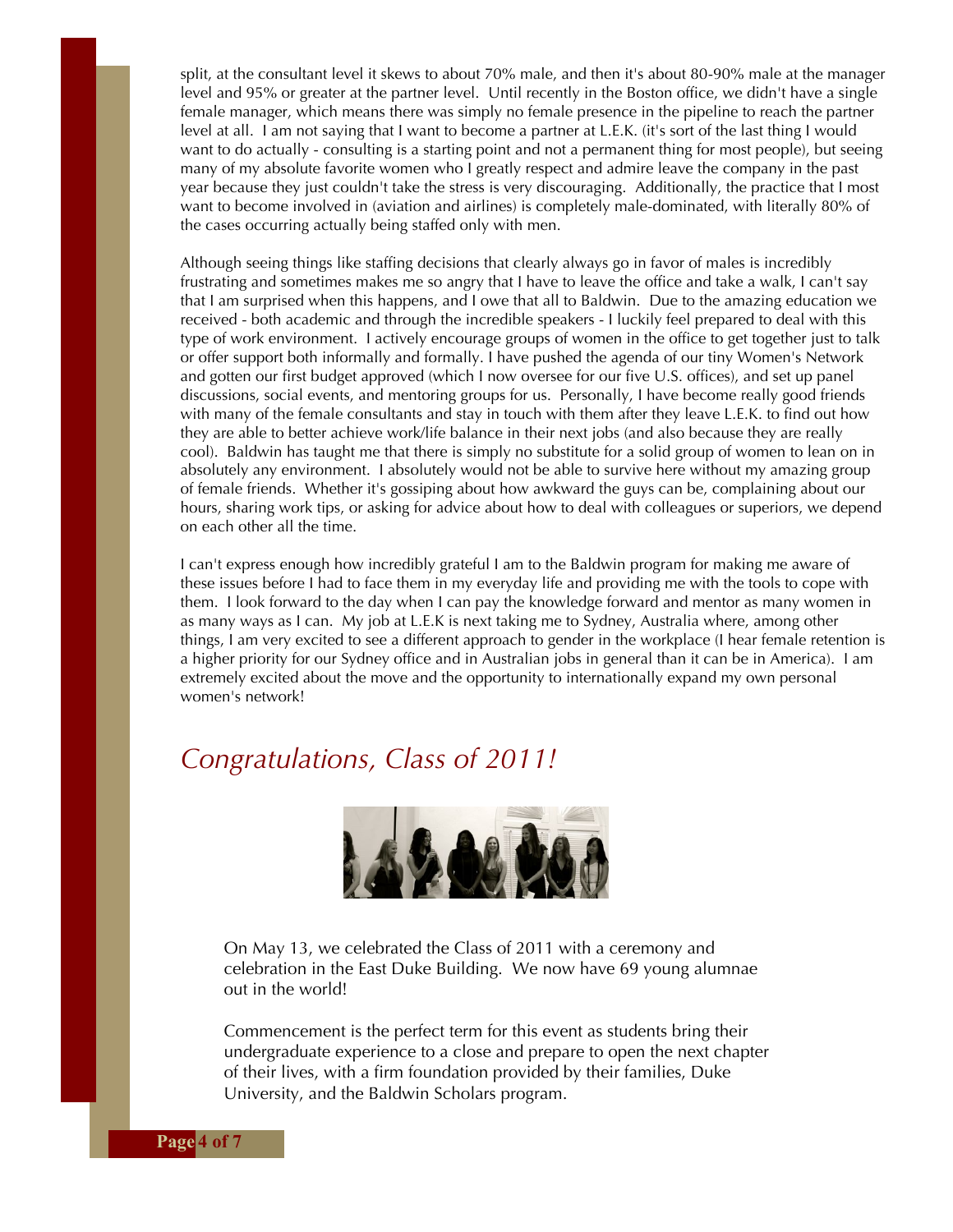Several of our Scholars will start work at organizations including Google, McKinsey, Mathematica, Harper's Bazaar, Teach for America, Deloitte, and Bain. Others will begin graduate/professional school at Harvard, Duke, UCLA, Stanford, and Imperial College (London).

Allie Speidel won the prestigious Marshall Scholarship to continue her study of biomedical engineering. Michelle Sohn was elected by her Duke peers to become Young Trustee, the first female to be elected to this position since 2004.

This was a class of remarkable academic and extracurricular achievement. We are very proud of all of them.

## *Unsung Heroine Award*

The Unsung Heroine Award, given annually by the Baldwin Scholars, recognizes a woman who has demonstrated extraordinary dedication to issues that face women at Duke or in the larger community, but whose efforts have not received formal recognition. Nominees can be Duke undergraduate or graduate students, alumnae, faculty, staff, or retirees.

Seven individuals were nominated this spring for the fourth annual award.

A small committee of Baldwin Scholars reviews the nominations and selects a winner. The committee focused on the connotation of courage embedded in the word "heroine" and the lasting impact that the recipients' initiative will have on the Duke community.

Seniors Dana Oppermann, Katie Patellos, Brooke Hartley and junior Rebecca Ortega were recognized for tackling and effectively stopping progressive parties, a significant social and cultural issue affecting Duke women.

We value the activism, leadership, passion, and commitment to women's issues that these women have demonstrated.



(L to R): Brooke Hartley, award presenter Elizabeth KonKolics, Katie Patellos, Rebecca Ortega, and Dana Oppermann

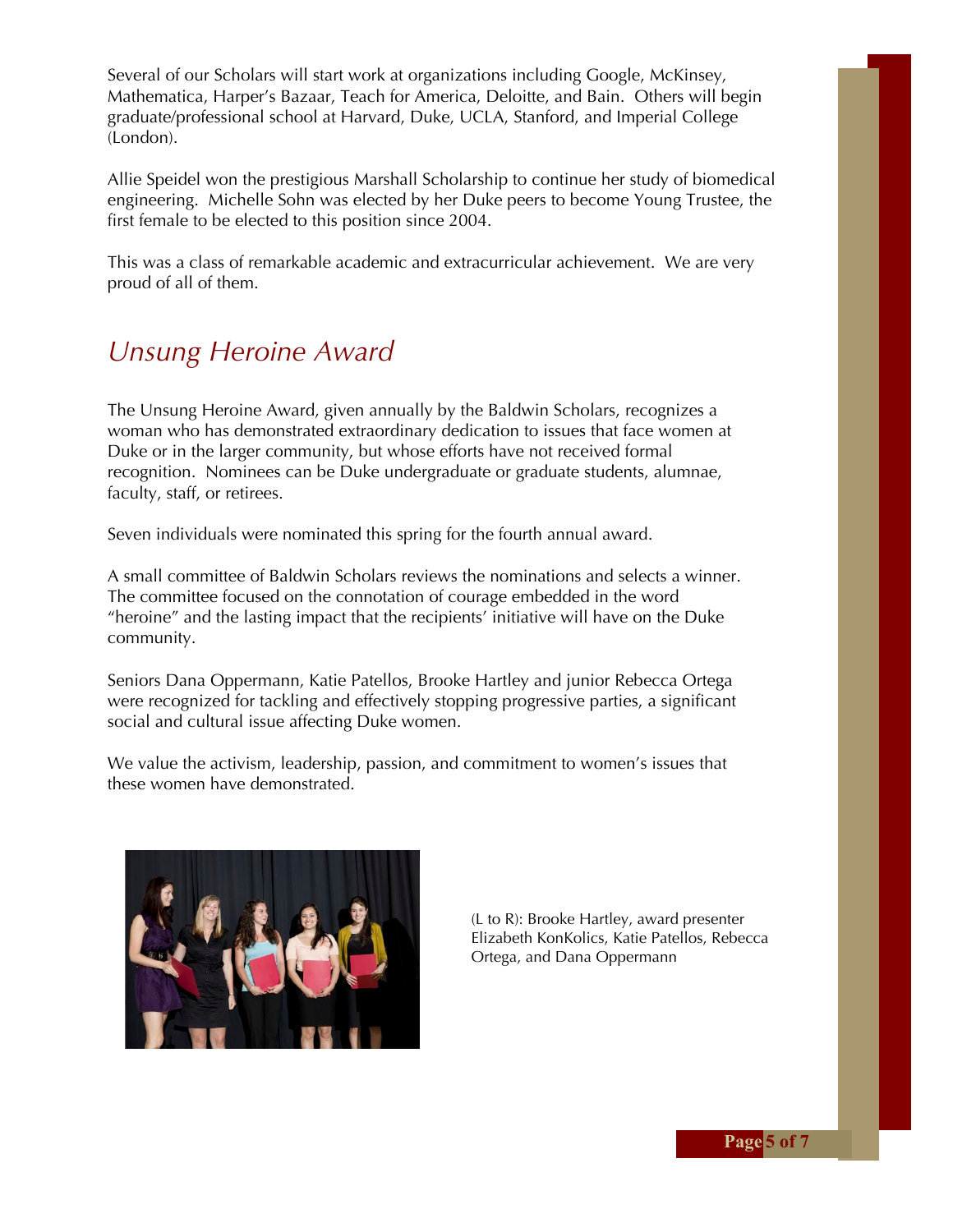#### *Baldwin Internship Spotlight: Precious Graham, Class of 2012*



This summer I had the opportunity to intern for a legal non-profit organization called Justice Matters. Based in Durham, Justice Matters was created by attorney Libby Magee Coles with the help of other attorneys and law students to provide the local underprivileged community with legal expertise that they may not have access to otherwise. Resources available include free legal advice and services from lawyers and law students through legal clinics with other nonprofit organizations as well as churches.

Justice Matters is unique in that it is an organization based on a foundation of Christian values and in its work seeks to help clients holistically by addressing their legal needs in conjunction with needs met by the partnering organizations. Justice Matters has collaborated with a variety of organizations to achieve this goal such as Durham Cares, the Durham Rescue Mission, and Pregnancy Support Services.

Founded only two years ago, Justice Matters is still a very young organization and as such is seeking to establish itself and tailor its efforts to the specific needs of Durham. Justice Matters has opportunities for legal fellows, law students typically hailing from Duke Law, UNC Law and NCCU Law, who assist with client relations in addition to legal interns who are undergraduates interested in law or other subjects relevant to the organization. As an intern with an expressed legal interest, I had the unique opportunity to learn about legal issues affecting the community as well as how one can be of assistance legally while still honoring one's beliefs and values.

Specifically, my responsibilities were to assist with clerical tasks as well as to research different topics for upcoming legal clinics. I researched the legal needs of the elder community in North Carolina to pinpoint the glaring areas in which Justice Matters could be of the most assistance to senior citizens, as well as to provide them with other resources at their disposal that they may not be aware of. Further, given my expressed interest in women's legal issues and reproductive justice, I was allowed to research legal issues pertaining to women and participate in a meeting with Pregnancy Support Services to assess how we could be of legal assistance to their clients in an upcoming clinic.

Working with Justice Matters has been an invaluable experience for me in allowing me to gain legal knowledge, establish priceless relationships, and clearly define my career aspirations promoting women's rights. It has been most beneficial in that it exemplifies a way in which those legal aspirations can manifest while still adhering to my personal values.